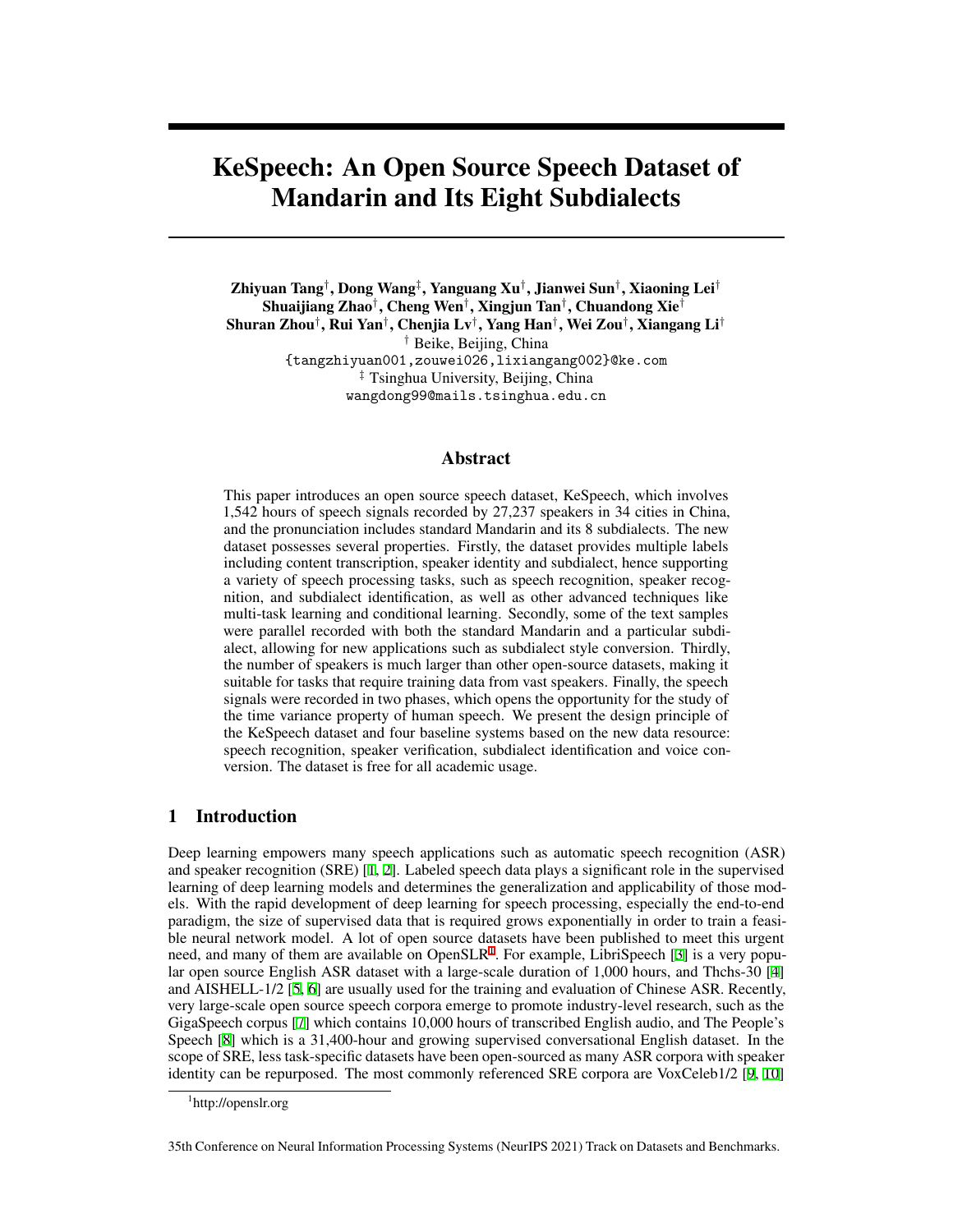and CN-Celeb [[11\]](#page-10-2) collected from public media and spoken with English (mostly) and Chinese respectively.

Although the increasing amount of open source supervised speech data facilitates the high dataconsuming deep learning training, there still remains many challenges in terms of data diversity and scale. Precisely, most speech datasets were designed with single label for a specific task, preventing effective multi-task learning and conditional learning on other information, such as the joint learning of ASR and SRE, phonetic-aware SRE and language-agnostic SRE. Moreover, many of them focus on most spoken languages with standard pronunciation, such as American English and standard Chinese, regardless of dialect or heavy accent, that hurts the diversity of language research and the protection of minority languages or dialects. As for Chinese ASR, due to the rich variety of Chinese dialects and subdialects, the appeal to dialect speech corpus is much more urgent. As for SRE without consideration of language dependency, limited number of speakers in existing open source corpora prevents deep learning from taking a step further, considering VoxCeleb only contains not more than 8,000 speakers.

In this paper, we introduce a large scale speech dataset named *KeSpeech* which was crowdsourced from tens of thousands of brokers with the Beike platform for real estate transactions and housing services in China. Specifically, the KeSpeech dataset contains 1,542 hours of transcribed audio in Mandarin (standard Chinese) or Mandarin subdialect from 27,237 speakers in 34 cities across China, making it possible for multi-subdialect ASR and large-scale SRE development. Besides the labels of transcription and speaker information, KeSpeech also provides subdialect type for each utterance, which can be utilized for subdialect identification to determine where the speaker is from. Overall, the KeSpeech dataset has special attributes as follows:

- Multi-label: The dataset provides multiple labels like transcription, speaker information and subdialect type to support a variety of speech tasks, such as ASR, SRE, subdialect identification and their multi-task learning and conditional learning on each other. How subdialect and phonetic information influence the performance of SRE model can also be investigated.
- Multi-scenario: The audio was recorded with mobile phones from many different brands in plenty of different environments. The massive number of speakers, both female and male, are from 34 cities with a wide range of age.
- Parallel: Part of the text samples were parallel recorded in both standard Chinese and a Mandarin subdialect by a same person, allowing for easily evaluating subdialect style conversion and more effective subdialect adaptation in Chinese ASR. To what extent subdialect could affect the SRE can also be investigated.
- Large-scale speakers: As far as we know, the speaker number from this dataset reaches the highest among any other open source SRE corpora, that can obviously boost the industrylevel SRE development.
- Time interval: There is at least a 2-week interval between the two phases of recording for most of the speakers (17,558 out of total 27,237), allowing for the study of time variance in speaker recognition. The speakers probably had different background environments for the second recording, resulting in more diverse data which is favorable for generalization in ASR training.

After the description of the dataset and its construction, we conduct a series of experiments on several speech tasks, i.e., speech recognition, speaker verification, subdialect identification and voice conversion, to demonstrate the value the dataset can provide for those tasks and inspirations by analyzing the experiment results. We also do some discussion about the limitations, potential risks and research topics related to this dataset.

# 2 Related Work

KeSpeech supports multiple speech tasks, while during the review of related work, we focus on ASR and SRE which the dataset can benefit the most. KeSpeech focuses on Chinese, so we present some open source benchmark speech corpora for Chinese related research and development, and compare them with KeSpeech in terms of duration, number of speakers and label in Table [1](#page-2-0). As most SRE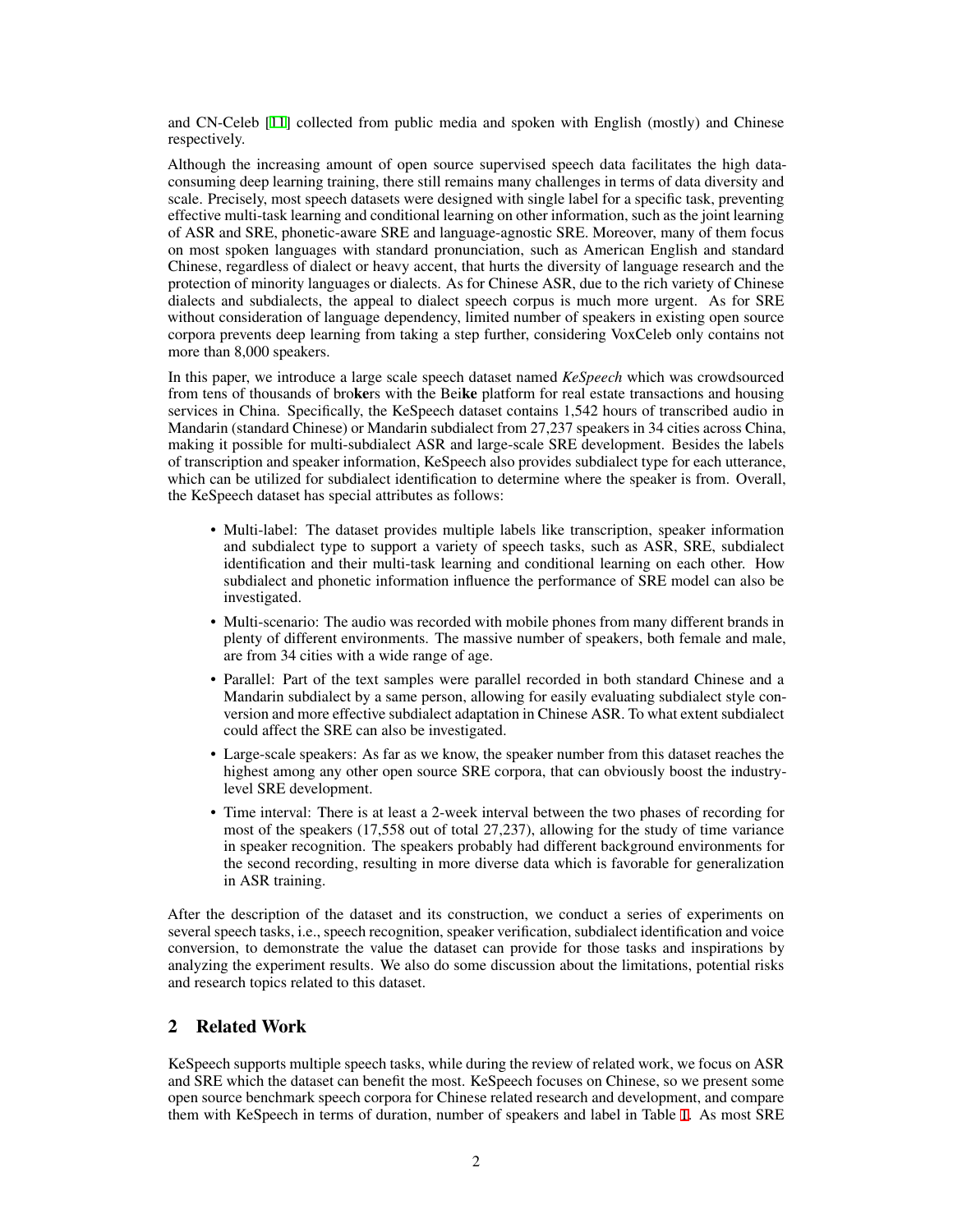| Dataset                  | Language                   | #Hours     | #Speakers | Label                     |
|--------------------------|----------------------------|------------|-----------|---------------------------|
| Thchs-30 [4]             | Mandarin                   | 30         | 40        | Text, Speaker             |
| <b>AISHELL-1 [5]</b>     | Mandarin                   | 170        | 400       | Text, Speaker             |
| AISHELL-2 <sup>[6]</sup> | Mandarin                   | 1,000      | 1,991     | Text, Speaker             |
| HKUST/MTS [12]           | Mandarin                   | <b>200</b> | 2,100     | Text, Speaker             |
| DiDiSpeech [13]          | Mandarin                   | 800        | 6,000     | Text, Speaker             |
| VoxCeleb1/2 [9, 10]      | <b>English Mostly</b>      | 2.794      | 7,363     | Speaker                   |
| $CN$ -Celeb [11]         | Mandarin                   | 274        | 1,000     | Speaker                   |
| KeSpeech                 | Mandarin and 8 Subdialects | 1,542      | 27,237    | Text, Speaker, Subdialect |

<span id="page-2-0"></span>Table 1: Comparison between benchmark speech datasets and KeSpeech (In the literature, Mandarin generally stands for standard Chinese, though it actually indicates a group of subdialects).

practice is independent of language, we present several open source SRE benchmark speech corpora regardless of language, dialect or accent. The comparison between SRE benchmark datasets and ours is also presented in Table [1.](#page-2-0)

Table [1](#page-2-0) shows that the previous open source Chinese ASR corpora were generally designed for standard Chinese or accented one from limited region, regardless of multiple dialects and wide geographical distribution. On the other hand, commonly used SRE benchmark datasets have relatively small number of speakers, and their lack of text transcription makes it hard to do phonetic-aware SRE training or joint learning with ASR. KeSpeech is expected to diminish those disadvantages by providing multiple subdialects and large scale speakers across dozens of cities in China, and is also highly complementary to existed open source datasets.

# 3 Data Description

### 3.1 License

The dataset can be freely downloaded<sup>[2](#page-2-1)</sup> and noncommercially used with a custom license<sup>[3](#page-2-2)</sup>. Besides the preset tasks in the dataset directory, the users can define their own ones under the license.

# 3.2 Mandarin and Its Eight Subdialects

China has 56 ethnic groups with a quite wide geographical span, thus resulting in a great variety of Chinese dialects. Besides the official standard Chinese, the active Chinese dialects can be generally divided into ten categories, i.e., Mandarin dialect, Jin dialect, Wu dialect, Hui dialect, Min dialect, Cantonese, Hakka, Gan dialect, Xiang dialect and Pinghua dialect, among which Mandarin is the most spoken one by more than 70% of the Chinese population and is also the basis of standard Chinese [[14\]](#page-10-5).

Standard Chinese originated from Northern Mandarin, so it can also be described as standard Northern Mandarin, standard Beijing Mandarin, standard Mandarin or simply Mandarin [\[15](#page-10-6)]. In the literature of most Chinese speech corpora and ASR research, when speaking of Mandarin, it often refers to standard Chinese. In this paper and KeSpeech, the single word 'Mandarin' stands for standard Chinese or some accents very close to standard Chinese. Nevertheless, as a group of dialects, Mandarin still contains many distinguishable subdialects far from standard Chinese. According to the predominant number of people who speak it, the Language Atlas of China [\[14](#page-10-5)] divides Mandarin into eight subdialects which are the focus of KeSpeech. The eight Mandarin subdialects and their locations of city or province are described as follows (some cities or provinces may be involved in several subdialects):

• Beijing Mandarin: Though named after the city Beijing, this subdialect is composed of a number of similar dialects spoken by many areas in North China including Beijing, Tianjin, Hebei, Chaoyang and Chifeng. Specially, Beijing Mandarin lays the foundation for standard Chinese and Luanping County, the home of standard Chinese in Hebei, provides the phonological specification for standard Chinese.

<span id="page-2-1"></span><sup>2</sup> https://github.com/KeSpeech/KeSpeech

<span id="page-2-2"></span><sup>3</sup> https://github.com/KeSpeech/KeSpeech/blob/main/dataset\_license.md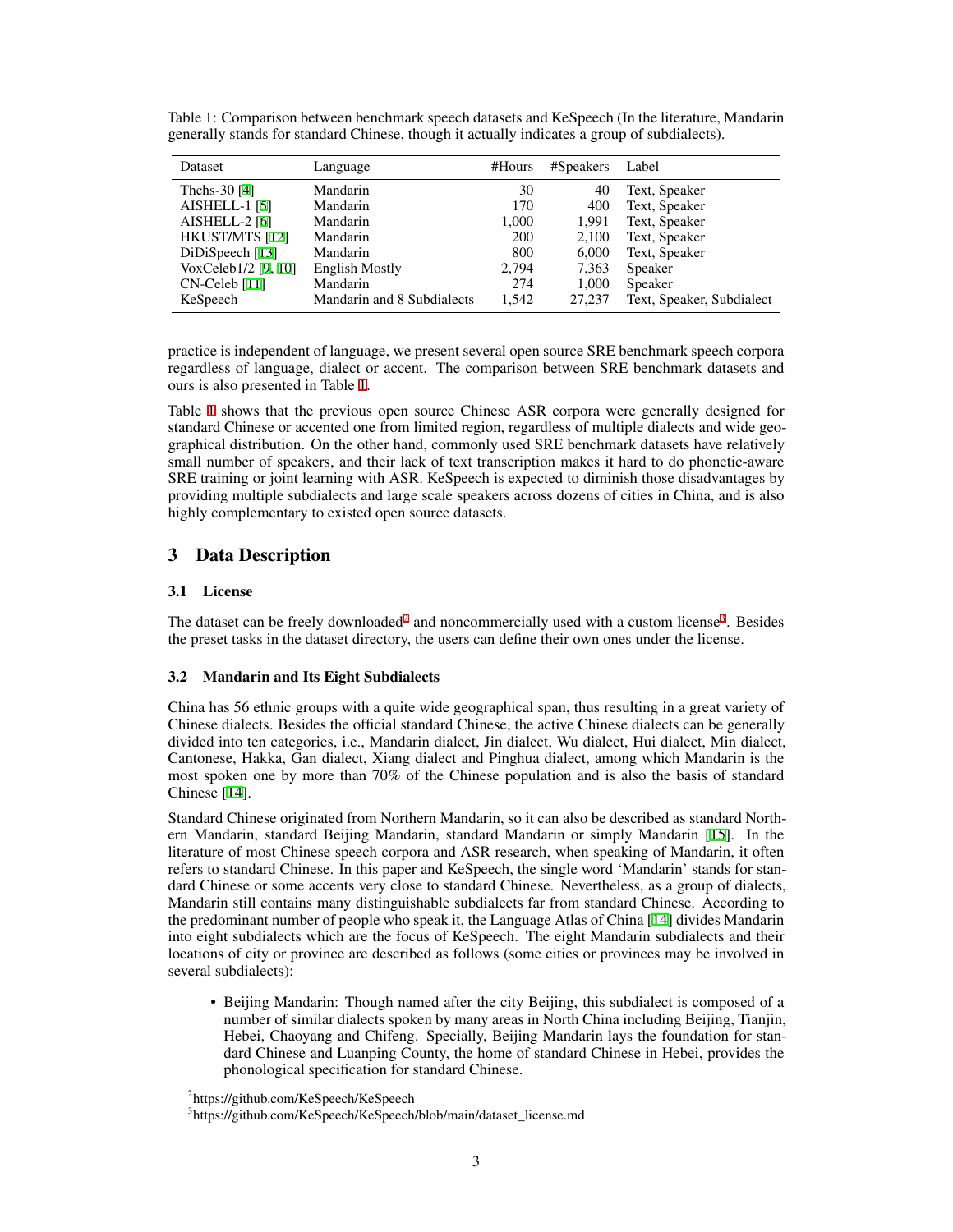- Southwestern Mandarin or Upper Yangtze Mandarin: This subdialect is spoken in Southwest China including Sichuan, Chongqing, Yunnan, Guizhou, Hubei, Hunan and Guangxi.
- Zhongyuan Mandarin or Central Plains Mandarin: This subdialect is spoken in Central China including Shaanxi, Henan, Shanxi, Gansu, Hebei, Anhui, Jiangsu, Xinjiang and Shandong.
- Northeastern Mandarin: This subdialect is spoken in Northeast China including Heilongjiang, Jilin, Liaoning, Hebei and Inner Mongolia.
- Lan-Yin Mandarin: The name is a compound of two capitals of two adjacent provinces, i.e. Lanzhou of Gansu and Yinchuan of Ningxia, so this subdialect is mainly spoken by people from Lanzhou and Yinchuan and their nearby areas even including some parts in Xinjiang and Inner Mongolia.
- Jiang-Huai Mandarin or Lower Yangtze Mandarin: Jiang-Huai means the area around Changjiang (Yangtze river) and Huai river, including part of Anhui, Hubei, Jiangsu and Jiangxi, so this subdialect encompasses similar dialects spoken in those places.
- Ji-Lu Mandarin: Ji and Lu are the abbreviations of two provinces Hebei and Shandong respectively, so this subdialect involves similar dialects in most areas of the two provinces and nearby areas in Tianjin, Beijing, Shaanxi and Inner Mongolia.
- Jiao-Liao Mandarin: Jiao and Liao stand for two peninsulas, i.e., Jiaodong and Liaodong, which are connected by the Bohai Sea. The representative cities in these two peninsulas include Dalian, Dandong, Yingkou, Yantai, Weihai and Qingdao. This subdialect is also spoken in some areas in Jilin next to Liaodong.

As for mutual intelligibility with standard Chinese in terms of both pronunciation and text, Northern subdialects, i.e., Beijing and Northeastern, are obviously on the top, and other Mandarin varieties can also be roughly understood by people who speak standard Chinese. Each subdialect has its own special vocabulary, while vocabulary of standard Chinese constitutes the main part of all subdialects. That is to say, any sentence from standard Chinese can be spoken by Mandarin subdialects.

#### 3.3 Dataset Structure and Label

The dataset is published as a data directory, named KeSpeech, which contains three subdirectories, i.e., Audio, Metadata and Tasks. The Audio directory contains all the audio files with WAV format recorded with 16 kHz sampling rate. The Tasks directory presets several speech tasks based on the whole dataset including speech recognition, speaker verification and subdialect identification, which will be elaborately described in Section [4.](#page-6-0) The Metadata presents all label information and other related things with Kaldi style [[16\]](#page-10-7), and the details are described as follows:

- city2Chinese, subdialect2Chinese, city2subdialect: The first two files shows the relationship between English name and Chinese characters for both city and subdialect. The city2subdialect indicates which subdialect is mainly spoken in the city.
- phase1.text, phase1.wav.scp, phase2.text, phase2.wav.scp: These files tell the transcription text and audio path for each utterance for data collection phase 1 and 2. Each utterance has a unique identity number. There is an interval of two weeks between phase 1 and 2.
- phase1.utt2style, phase1.utt2subdialect: As in the phase 1 of data collection, we have samples spoken with Mandarin or its subdialects, the former file tells whether an utterance was labeled by human as 'Mandarin' or 'Dialect'. With phase1.utt2subdialect, one can find which subdialect each utterance is exactly spoken with.
- phase2.utt2env: All data collected in phase 2 was spoken with Mandarin, while we provide the background environment information labeled by human as 'clean' or 'noisy'.
- spk2age, spk2city, spk2gender, spk2utt, utt2spk: These files describe the information of the speakers, such as their age, gender, city where they were born and what utterances they have spoken. Each speaker has a unique identity number.

#### 3.4 Statistics

There are a total of 27,237 speakers in the dataset with 9,739 females and 17,498 males. Figure [1](#page-4-0) shows the speaker distribution with respect to age and gender. Males who are younger are almost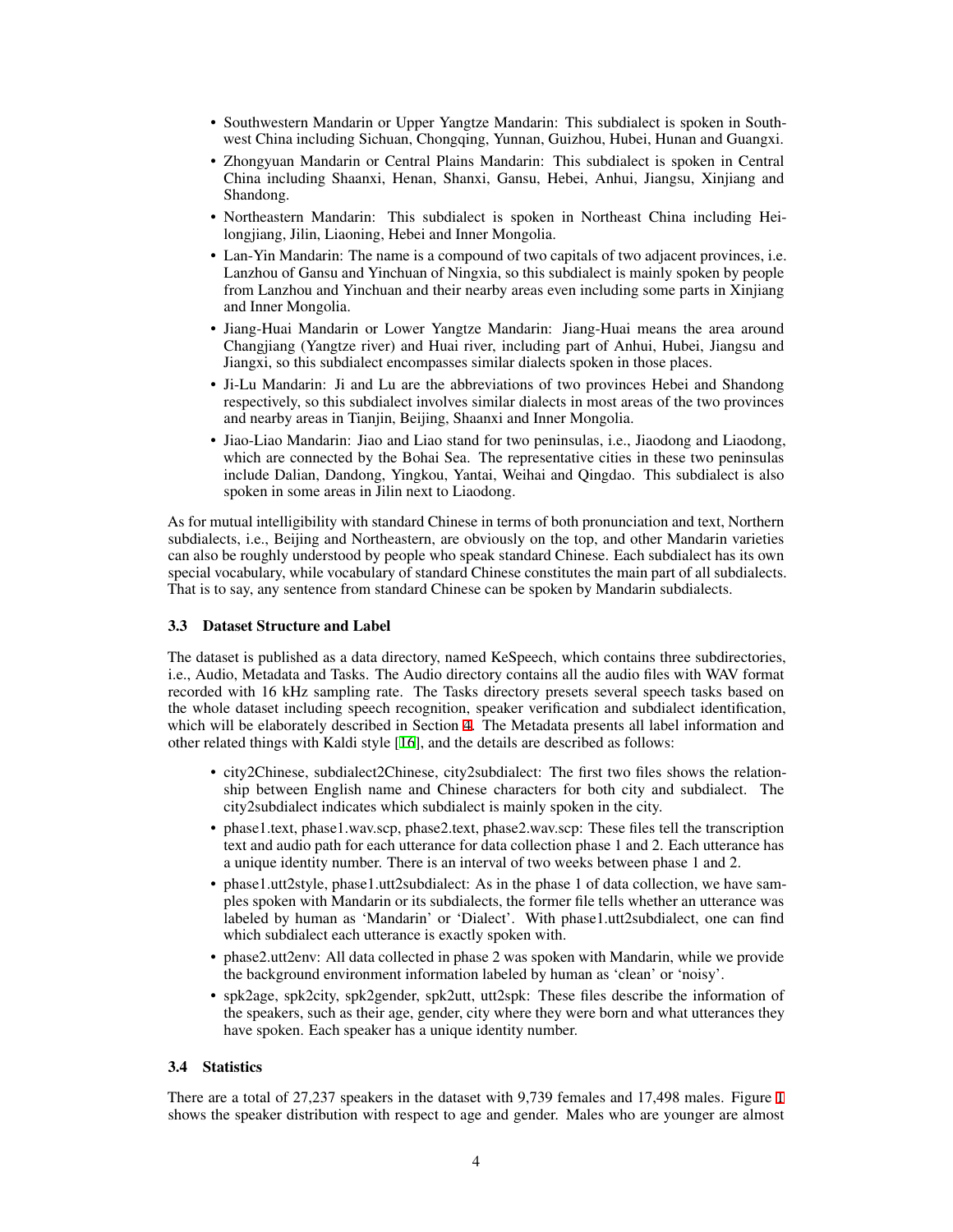twice as many as the females in the dataset. The number of females starts to catch up as the age increases. Figure [2](#page-4-1) shows the speaker distribution in 34 cities involved in KeSpeech. The quantity 0 imbalance occurs due to a large difference in number of volunteers from different cities. Table [2](#page-4-2)<br>shows how many hours, utterances and speakers each subdialect contains. This will further instruct imbalance occurs due to a large difference in number of volunteers from different cities. Table 2 shows how many hours, utterances and speakers each subdialect contains. This will further instruct us to prepare training set and test set for different speech tasks. In addition, some speakers spoke both Mandarin and subdialect, and phase 1 and 2 of data collection share most of all speakers. vi



<span id="page-4-0"></span>



<span id="page-4-1"></span>Figure 2: Number of speakers from 34 cities in KeSpeech.

<span id="page-4-2"></span> $\overline{1}$ or uata co<br>Chinese). 1000 Female Male of data collection in KeSpeech (As mentioned above, single Mandarin generally stands for standard Table 2: Number of hours, utterances and speakers for Mandarin and each subdialect for two phases

| Phase          | Subdialect            | #Hours | #Utterances | #Speakers |
|----------------|-----------------------|--------|-------------|-----------|
|                | Mandarin              | 589    | 370,819     | 22,621    |
|                | Zhongyuan Mandarin    | 84     | 52,012      | 3,038     |
|                | Southwestern Mandarin | 75     | 48,465      | 2,646     |
|                | Ji-Lu Mandarin        | 59     | 36,921      | 2,832     |
|                | Jiang-Huai Mandarin   | 46     | 30,008      | 2,913     |
|                | Lan-Yin Mandarin      | 35     | 22,324      | 1,215     |
|                | Jiao-Liao Mandarin    | 34     | 21,847      | 1,968     |
|                | Northeastern Mandarin | 8      | 5,205       | 1,264     |
|                | Beijing Mandarin      | 4      | 2,538       | 386       |
| $\mathfrak{D}$ | Mandarin              | 608    | 385,915     | 17,750    |
| Totally        |                       | 1,542  | 976,054     | 27,237    |

#### 3.5 Data Construction

#### <span id="page-4-3"></span>3.5.1 Crowdsourcing

Text Selection We randomly selected 1.4 million text segments from the news genre in CLUECorpus2020-small [\[17](#page-10-8)] as the text source for recording, and each candidate segment generally contained 12 to 18 Chinese characters. The news genre in CLUECorpus2020-small was crawled from the public We Media (self-media) platform and it involves almost all common topics like sports, finance, entertainment and technology. Finally, KeSpeech used 729,972 unique text segments.

City and Broker Selection We recruited volunteers for recording audio from brokers working on the Beike platform, while we needed firstly to determine which broker the recording task should be delivered to. We suppose that the broker may probably speak the local dialect where he or she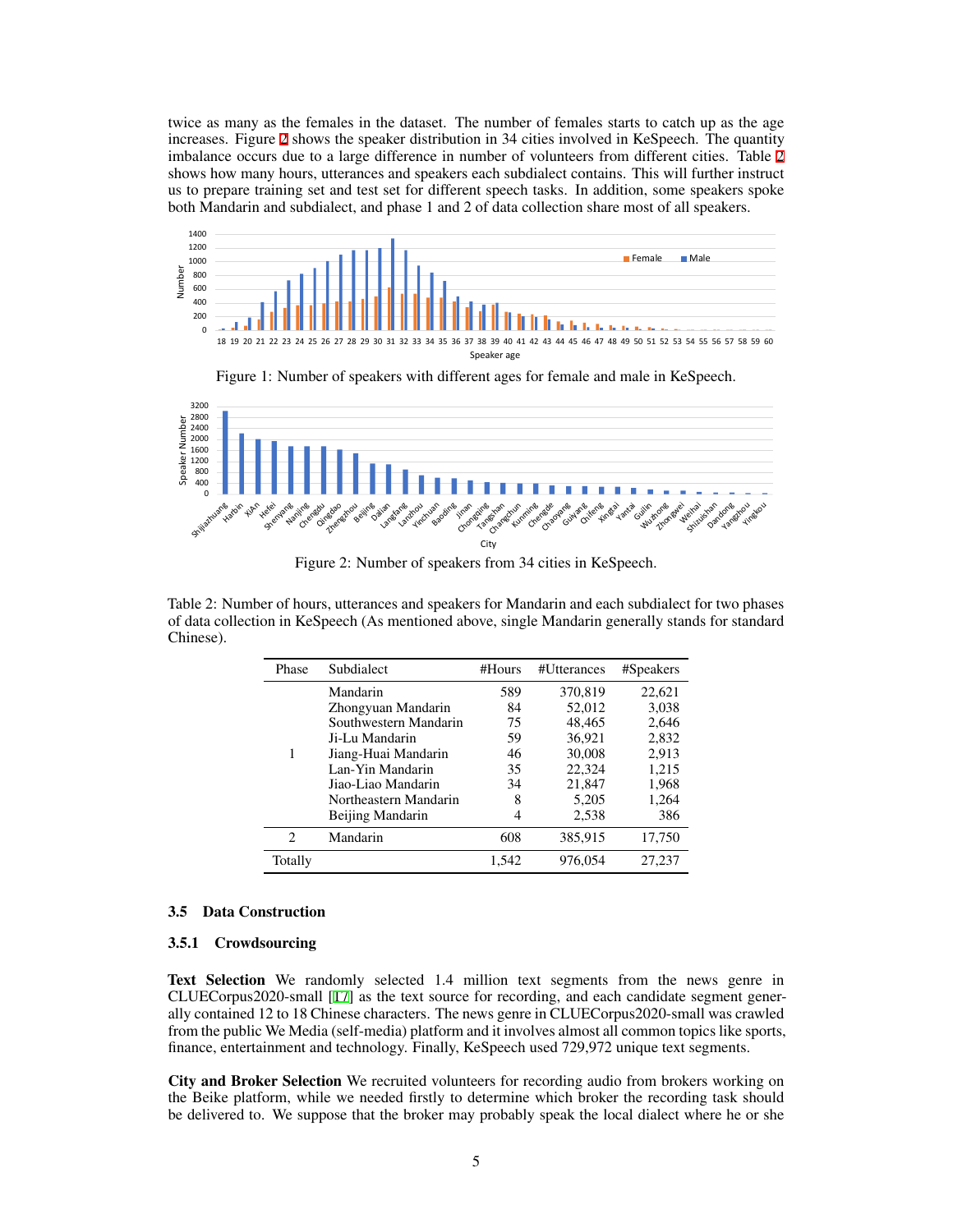was born or even grown. With the Beike platform we could find each broker's city of birth, so we selected several relatively big or representative cities for each subdialect, and then pushed the task to brokers in those cities with a request of recording with their familiar dialect. The cities selected for each subdialect are listed as follows:

- Beijing Mandarin: Beijing, Chaoyang, Chengde, Chifeng, Langfang
- Jiang-Huai Mandarin: Hefei, Nanjing, Yangzhou
- Jiao-Liao Mandarin: Dalian, Dandong, Qingdao, Weihai, Yantai, Yingkou
- Ji-Lu Mandarin: Baoding, Jinan, Shijiazhuang, Tangshan, Xingtai
- Lan-Yin Mandarin: Lanzhou, Shizuishan, Wuzhong, Yinchuan, Zhongwei
- Northeastern Mandarin: Changchun, Harbin, Shenyang
- Southwestern Mandarin: Chengdu, Chongqing, Guilin, Guiyang, Kunming
- Zhongyuan Mandarin: Xi'an (XiAn), Zhengzhou

Task Performing After the preparation of candidate text pool for recording audio and targeted brokers who might speak a dialect in their birthplace, we delivered the recording task to the brokers through a mobile application which was used by all registered brokers on the platform. The application supports different kinds of crowdsourcing tasks including audio recording by reading some text and it records audio with WAV format by 16 kHz sampling rate. The task required each speaker to produce at least 20 utterances whose text was randomly picked from the text pool. The participants were rewarded with a simple virtual currency which could only be used on the platform. We finished the crowdsourcing task when the growth of audio quantity became very slow as less people participated in the task, then we collected all data for postprocessing.

**Parallel Task** We built another crowdsourcing task, i.e. phase 2, with an interval of two weeks after the above task, i.e. phase 1. The phase 2 task aimed to collect standard Mandarin audio samples parallel to subdialect ones in phase 1 in terms of same speaker and same text. The crowdsourcing procedure of phase 2 was almost the same as phase 1 except that the targeted speakers and text were already used in phase 1. After combination of the data from phase 1 and  $\hat{2}$ , we found that many utterances in phase 1 were not spoken in subdialect but Mandarin, and some speakers just participated in only one of the two phases.

Notably, candidate brokers had to sign an agreement<sup>[4](#page-5-0)</sup> for open-sourcing their speech for academic usage before further recording for the two crowdsourcing tasks.

#### <span id="page-5-1"></span>3.5.2 Postprocessing

Transcription Validation and Subdialect Labeling All audio data was collected after completion of the above two crowdsourcing tasks. We then employed two professional data companies to do the manual labeling with three steps, i.e., labeling by one person, full inspection by another person and random inspection by a third person. To increase the labeling quality, we split the audio samples per person of each phase to two parts to the two data companies respectively. For data from phase 1, the audio was labeled with 'Mandarin' or 'Dialect' by a native person from the city where its speaker was born. The label Mandarin means the audio is almost standard Mandarin, and Dialect means the auditor thought it's the local dialect. For data from phase 2, the audio was not additionally labeled by dialect as it's all Mandarin, while it was labeled 'clean' or 'noisy' by the auditor according to its background condition. For data from both phase 1 and 2, the transcription of each audio was checked and corrected, as some of the audio did not actually correspond to the reference text.

Anonymization The speaker identity information was anonymized so as to remove any relationship with the volunteers on the Beike platform. Other non-sensitive speaker information such as age and gender was acquired from the registration on the platform.

<span id="page-5-0"></span><sup>4</sup> https://github.com/KeSpeech/KeSpeech/blob/main/volunteer\_agreement.md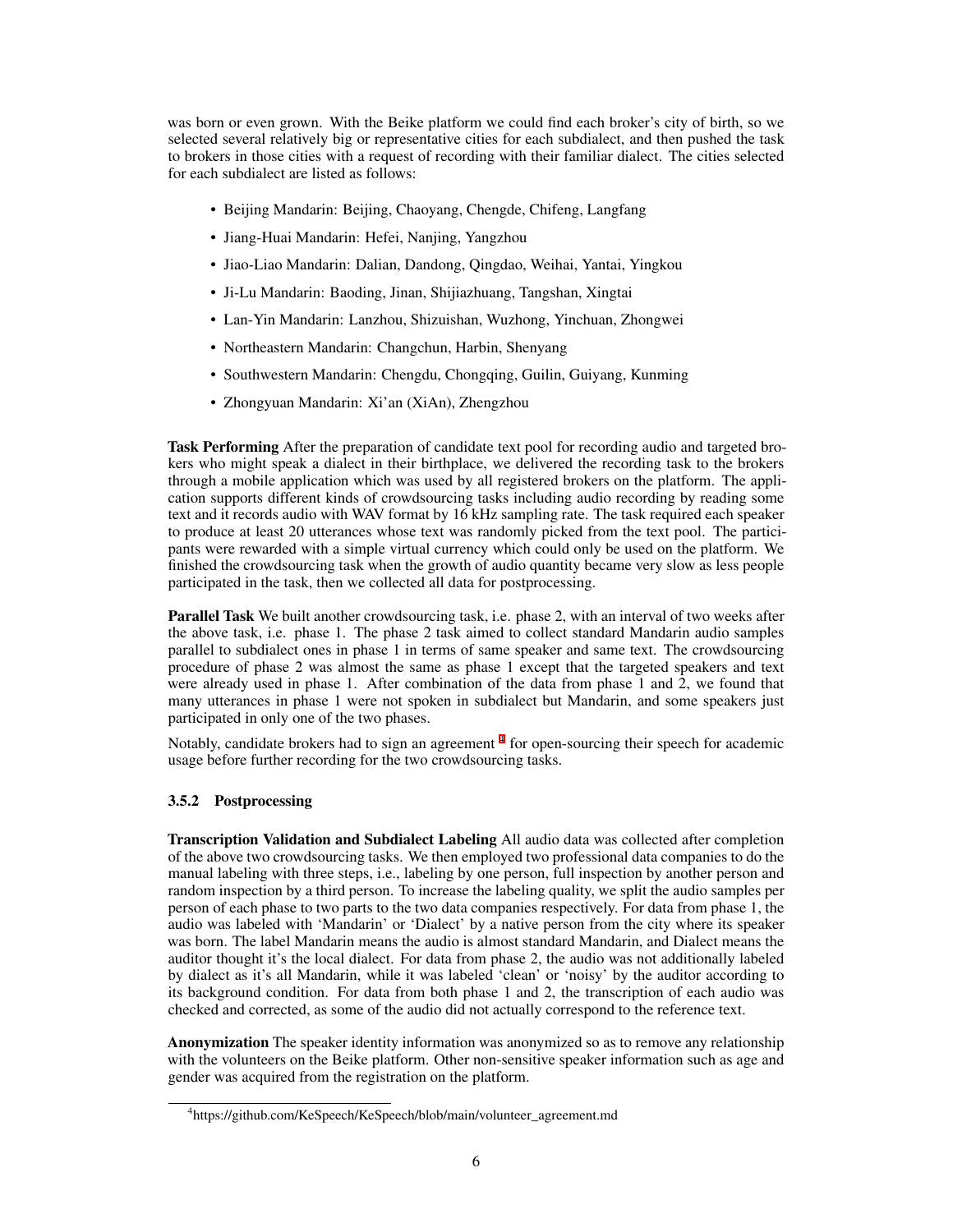# <span id="page-6-0"></span>4 Tasks and Baselines

KeSpeech presets several speech tasks, i.e. speech recognition, speaker verification and subdialect identification, by preparing training set, development set and test set, which serve for benchmark training and evaluation. Voice conversion is also conducted to demonstrate potential usage.

#### 4.1 Speech Recognition

Each set of ASR task has a file 'utt2subdialect' indicating the subdialect an utterance belongs to, with which we can regroup the set into ones containing only one type of subdialect and then recombine them as needed. Specifically, the development and test sets contain randomly selected 100 and 2,000 speakers with all their audio samples respectively, and the speakers were involved in both phase 1 and 2. We build different baselines according to the selection of training data from the whole training set. All baselines follow the pipeline and configuration provided by a state-of-the-art ESPnet ASR recipe<sup>[5](#page-6-1)</sup>, and are trained with 8 GPUs of NVIDIA V100.

<span id="page-6-2"></span>Table 3: CER(%) results of ASR baselines (BJ: Beijing, ZY: Zhongyuan, SW: Southwestern, NE: Northeastern, LY: Lan-Yin, JH: Jiang-Huai).

| Training subset    | Test subset              |      |           |      |      |      |      |       |           | AISHELL-1 |      |
|--------------------|--------------------------|------|-----------|------|------|------|------|-------|-----------|-----------|------|
|                    | Mandarin                 | B.   | <b>SW</b> | 7Y   | NE   | LУ   | JH   | Ji-Lu | Jiao-Liao | dev       | test |
| Each subdialect    | $\overline{\phantom{a}}$ | 97.4 | 18.3      | 16.9 | 54.4 | 25.4 | 29.2 | 22.3  | 26.0      |           |      |
| All subdialects    | 13.7                     | 17.5 | 18.1      | 16.0 | 18.9 | 16.7 | 22.6 | 16.4  | 17.4      | - Q       | 11.9 |
| Mandarin           | 6.9                      | 179  | 17.7      | 18.7 | 12.1 | 22.1 | 20.6 | 15.8  | 15.5      | 5.7       | 6.0  |
| Whole training set | 6.1                      |      | 119       | 9.6  | 10.2 | 11.7 | 15.9 |       |           |           | 5.3  |

Table [3](#page-6-2) presents the Character Error Rate (CER) results for each subdialect and Mandarin subset in the test set respectively with different selection of training data. In the first line of the results, each subdialect in test set is evaluated on its own ASR system trained only on that subdialect from the whole training set, while the second line shares the same model trained on all combined subdialects, the third line shares the same model trained on all Mandarin, and the last line has its model trained on the whole training set. In the results, the high CERs for Beijing and Northeastern Mandarin with their own ASR models are due to the scarcity of training data as shown in Table [2,](#page-4-2) which can be greatly decreased when other subdialects or Mandarin are involved for training.

Obviously, Mandarin training data can benefit the subdialects, especially similar ones, and vice versa, while there is still much work to do on subdialect recognition to catch up with the performance on Mandarin. With the model trained with all subdialects, the performance on Mandarin is better than subdialects, indicating that Mandarin shares much with all subdialects. Figure [3](#page-6-3) presents CER matrix for 3 best trained subdialect ASR models, indicating the difference along with similarity in the subdialects. The last 3 baseline models are also evaluated on the development and test sets from the commonly used Mandarin dataset AISHELL-1 [[5\]](#page-9-4) as shown in the last two columns of Table [2](#page-4-2) to further verify the reasonability of dataset construction and model building.



<span id="page-6-3"></span>Figure 3: CER(%) matrix of 3 subdialects.

#### 4.2 Speaker Verification

Different with other tasks, speaker verification has a development set for training and four evaluation sets for analysis on different variations, including time interval and subdialect type. The evaluation sets reorganized from the test set of above ASR are described in Table [4](#page-7-0). Three SRE models are trained respectively with 2 GPUs of NVIDIA V100 following the pipeline and configuration of popular open-source SRE recipes, i.e., Kaldi-xvector<sup>[6](#page-6-4)</sup> without data augmentation, ResNet-34<sup>[7](#page-6-5)</sup> and ECAPA-TDNN<sup>[8](#page-6-6)</sup>.

<span id="page-6-1"></span><sup>5</sup> https://github.com/espnet/espnet/tree/master/egs/aishell/asr1

<span id="page-6-4"></span><sup>6</sup> https://github.com/kaldi-asr/kaldi/blob/master/egs/sre16/v2

<span id="page-6-5"></span><sup>7</sup> https://github.com/Snowdar/asv-subtools/blob/master/recipe/voxcelebSRC

<span id="page-6-6"></span><sup>8</sup> https://github.com/Snowdar/asv-subtools/blob/master/pytorch/model/ecapa-tdnn-xvector.py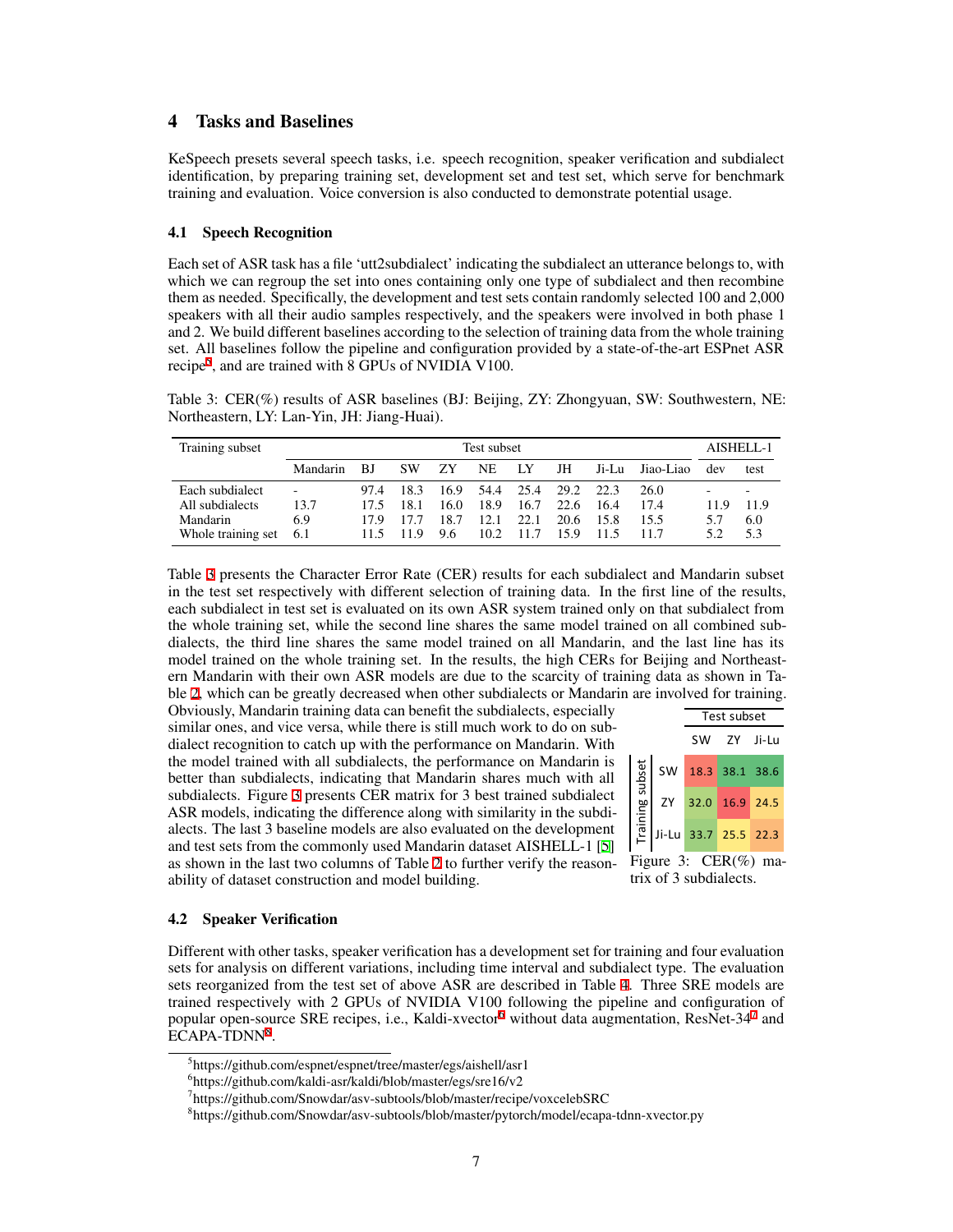<span id="page-7-0"></span>Table 4: Evaluation sets for speaker verification (Enrollment and Test have exactly the same speakers).

| Evaluation set           | Enrollment                         | Test                               |
|--------------------------|------------------------------------|------------------------------------|
| Eval-combined            | Utterances from both phase 1 and 2 | Utterances from both phase 1 and 2 |
| Eval-phase1-phase2       | Utterances from phase 1            | Utterances from phase 2            |
| Eval-Mandarin-Mandarin   | Mandarin utterances from phase 1   | Mandarin utterances from phase 2   |
| Eval-subdialect-Mandarin | Subdialect utterances from phase 1 | Mandarin utterances from phase 2   |

<span id="page-7-1"></span>Table 5: Results of four evaluation sets for speaker verification.

| Model         | Eval-combined |        |           | Eval-phase1-phase2 | Eval-Mandarin-Mandarin |        | Eval-subdialect-Mandarin |        |
|---------------|---------------|--------|-----------|--------------------|------------------------|--------|--------------------------|--------|
|               | $EER(\%)$     | MinDCF | $EER(\%)$ | MinDCF             | $EER(\%)$              | MinDCF | $EER(\%)$                | MinDCF |
| Kaldi-xvector | 0.47          | 0.0455 | 5.46      | 0.4010             | 4.59                   | 0.4406 | 8.3                      | 0.4982 |
| ResNet-34     | 0.41          | 0.0319 | 4.57      | 0.3626             | 4.55                   | 0.3669 | 5.8                      | 0.5384 |
| ECAPA-TDNN    | 0.32          | 0.0255 | 3.86      | 0.4547             | 3.78                   | 0.4504 | 4.8                      | 0.4425 |

Table [5](#page-7-1) reports results on the evaluation sets in terms of equal error rate (EER) and the minimum of the normalized detection cost function (DCF) at  $P_{Target} = 10^{-2}$ . The combined evaluation achieves significantly better performance among others due to data diversity of enrollment and test set. The worse performance of both Eval-phase1-phase2 and Eval-Mandarin-Mandarin indicates that time variance has a negative impact on SRE. The gap between Eval-Mandarin-Mandarin and Eval-subdialect-Mandarin can be attributed to subdialect switch between enrollment and test.

#### 4.3 Subdialect Identification

We reuse the training, development and test sets of above ASR for this task but just keeping the data of phase 1, and each set has a file 'utt2subdialect' indicating the subdialect an utterance belongs to, which serves as the supervision this task needed. We train three models by adopting above SRE architectures and following the same pipeline and configuration except the label preparation. As the data of Northeastern and Beijing Mandarin is not enough for training a reasonable deep learning system as shown in Table [2](#page-4-2) and [3](#page-6-2), we just use the rest 6 subdialects for experiment.

<span id="page-7-2"></span>Table 6: Results of subdialect identification (JH: Jiang-Huai, LY: Lan-Yin, SE: Southeastern, ZY: Zhongyuan).

| Model         |       |       | $Accuracy(\%)$ per subdialect | Overall |       |       |                |           |
|---------------|-------|-------|-------------------------------|---------|-------|-------|----------------|-----------|
|               | Ji-Lu | JH    | Jiao-Liao                     | LY      | SЕ    | ZY    | $Accuracy(\%)$ | $C_{avg}$ |
| Kaldi-xvector | 43.22 | 53.19 | 58.56                         | 43.76   | 82.47 | 52.63 | 56.34          | 0.2376    |
| ResNet-34     | 39.37 | 64.44 | 37.84                         | 42.67   | 82.32 | 76.65 | 61.13          | 0.2095    |
| ECAPA-TDNN    | 48.45 | 68.56 | 36.52                         | 44.18   | 80.91 | 68.54 | 60.77          | 0.2147    |

Table [6](#page-7-2) reports identification accuracy of the three models on each subdialect, and the overall accuracy and *Cavg* metric described in NIST Language Recognition Evaluation [[18\]](#page-10-9). The results for most subdialects are quite unsatisfying, that may be attributed to the similarity between some subdialects. Figure [4](#page-7-3) shows the t-SNE [[19\]](#page-10-10) result on ResNet-34 embeddings of the subdialects with randomly selected 300 utterances per one, which is consistent with the accuracy that most of the subdialects are mixed up and hard to distinguish.



<span id="page-7-3"></span>Figure 4: t-SNE result of 6 subdialects.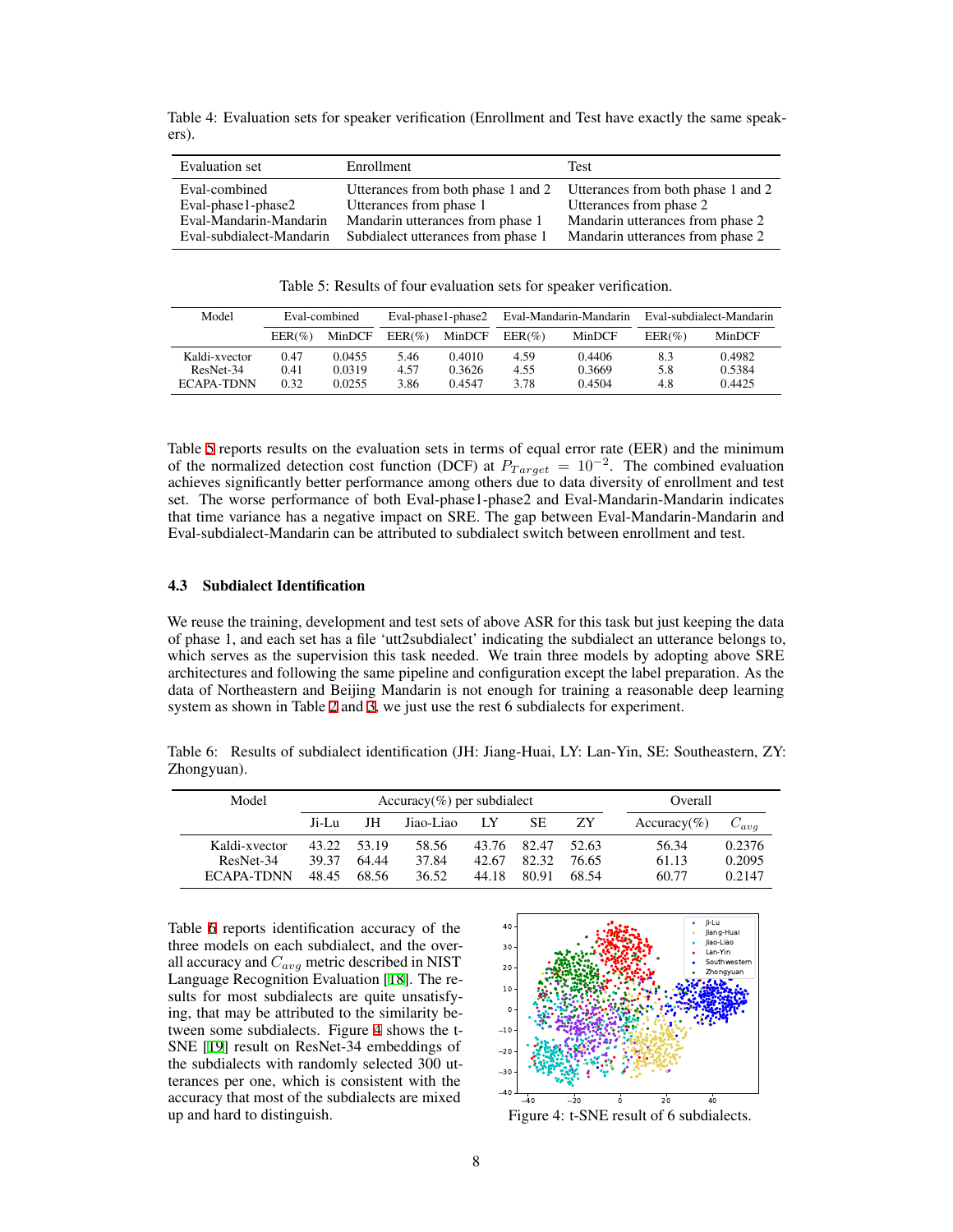#### 4.4 Voice Conversion

To demonstrate potential usage of the dataset, we also conduct a toy cross-subdialect voice conversion experiment with the Fastspeech-VC framework [[20](#page-10-11)], that is, enveloping a source utterance in one subdialect with the timbre of target person who speaks another subdialect. This task is not preset in KeSpeech.

In the evaluation, source utterances are selected from one male (speaker A) and female (speaker B) who can speak Zhongyuan and Jiao-Liao Mandarin respectively. Besides subdialect utterances, the source utterances also contain some Mandarin (standard Chinese) from the same speakers A and B. Target speaker information is conveyed by some Southwestern Mandarin utterances. All audio samples in this section are available at our demo page<sup>[9](#page-8-0)</sup>.

Table 7: MOS on naturalness of converted voices and speaker similarity between converted voices and those of target speaker.

<span id="page-8-1"></span>

| Converted voice                     | <b>Naturalness</b> | Speaker similarity |
|-------------------------------------|--------------------|--------------------|
| Ground truth of target speaker      | $4.61 \pm 0.10$    | 1.000              |
| Zhongyuan Mandarin (From speaker A) | $4.07 \pm 0.08$    | 0.892              |
| Mandarin (From speaker A)           | $4.16 \pm 0.08$    | 0.890              |
| Jiao-Liao Mandarin (From speaker A) | $4.24 \pm 0.09$    | 0.878              |
| Mandarin (From speaker B)           | $4.36 \pm 0.08$    | 0.872              |

Table [7](#page-8-1) presents mean opinion score (MOS) of naturalness from 10 female and 10 male Chinese by scoring with bad  $(1)$ , poor  $(2)$ , fair  $(3)$ , good  $(4)$  or excellent  $(5)$ . The table also presents speaker similarity between converted voices and those of target speaker by computing the cosine similarity between the speaker embeddings extracted with above SRE Kaldi-xvector. The results reveal that the voice can be converted independent of subdialect, and more complex conversion can be explored.

# 5 Discussion

# <span id="page-8-2"></span>5.1 Data Limitations

Subjectivity of Labeling Although the labeling procedure was conducted by professional data companies, the labeling of subdialect type was of much subjectivity for some accented utterances that can not be classified definitely into Mandarin (standard Chinese) or subdialect.

Data Imbalance Due to the broker distribution on the platform, speaker distribution is not very balanced in each subdialect or city, so as the audio duration. All subdialects account for only a third of the total duration and two subdialects have not enough training data to build a feasible ASR system from scratch.

Diversity inside Subdialect Each subdialect often covers a large area in China, resulting in many similar dialects inside that subdialect, that hurts subdialect identification. Furthermore, some subdialects, such as those in North China, are too similar to be distinguished.

# <span id="page-8-3"></span>5.2 Potential Risks

As the text was from open-source corpus with no private or sensitive information, the biggest ethical concern in this dataset is about speaker identity. Although all speaker identity numbers were randomly generated and have no relationship at all with the original ones, there still exists some potential risks that one can de-anonymize that by, for example, comparing the whole dataset to the voice of a specific broker on the platform to retrieve all his/her audio for malicious purposes. On the other hand, all speakers comprise a subset of the Beike brokers, so the platform (if voice authentication is allowed) may be invaded with voice of any one regardless of the specific identity. To reduce

<span id="page-8-0"></span><sup>&</sup>lt;sup>9</sup>https://wen2cheng.github.io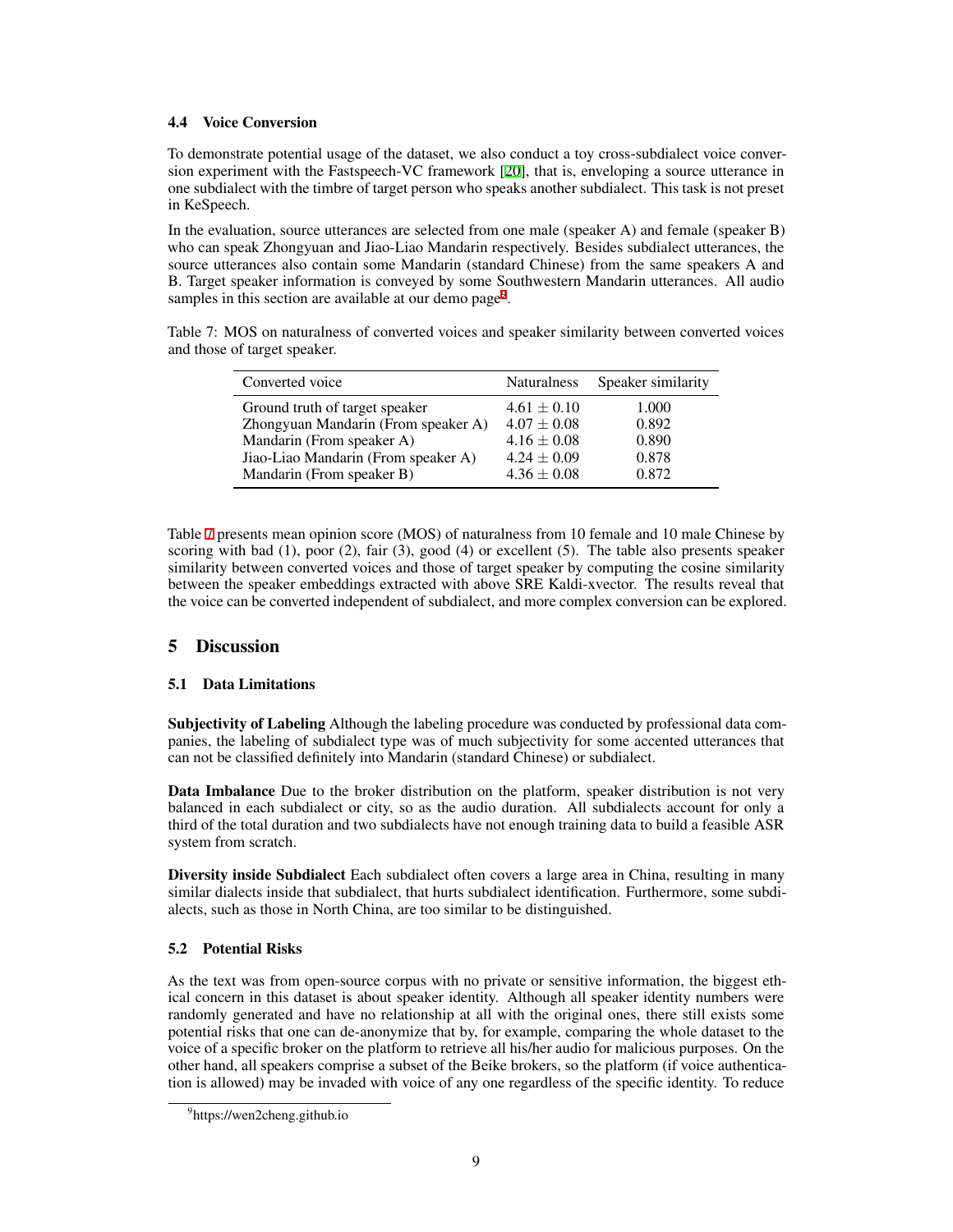the risks as much as possible, we host and maintain the dataset on Beike's own cloud for better monitoring data usage. With the dataset's license, any academic institutions should detail their research plan with a request form, and we will evaluate it carefully. We will also inspect if the data is validly used from time to time, by following the work of users or communicating with them directly.

#### 5.3 Research Topics

Robust ASR and SRE The multi-subdialect and multi-scenario information in KeSpeech can be employed to build robust ASR and SRE. Effective subdialect adaptation for existed ASR models and transfer learning between Mandarin and subdialect can also be studied. The subdialect type and time variance all have bad influence on usual SRE, that appeals for robust SRE training with phonetic-aware, subdialect-agnostic or time-invariant methods.

Speech Factorization With multiple labels in KeSpeech, the speech can be disentangled into factors including at least subdialect type, speaker identity and content, with which subdialect conversion and other reconstruction can be explored.

Multi-task Learning Different speech tasks can benefit each other by giving complementary information or counteracting task-independent information, while performing all tasks in one model like human is full of challenges. KeSpeech, combined with other corpora, will promote this direction.

# 6 Conclusions

This paper introduced a large-scale open source speech corpus, which was crowdscourced from tens of thousands of volunteers and recorded with the most spoken dialect Mandarin in China and its eight subdialects. The dataset is structurally organized and presets several benchmark speech tasks for academic reference, i.e., speech recognition, speaker verification and subdialect identification whose baseline results were also presented. The paper also described the limitations, potential risks and research directions for the dataset.

# References

- <span id="page-9-0"></span>[1] Dong Yu and Li Deng. *Automatic Speech Recognition.* Springer, 2016.
- <span id="page-9-1"></span>[2] Zhongxin Bai and Xiao-Lei Zhang. Speaker recognition based on deep learning: An overview. *Neural Networks*, 2021.
- <span id="page-9-2"></span>[3] Vassil Panayotov, Guoguo Chen, Daniel Povey, and Sanjeev Khudanpur. Librispeech: an asr corpus based on public domain audio books. In *2015 IEEE international conference on acoustics, speech and signal processing (ICASSP)*, pages 5206–5210. IEEE, 2015.
- <span id="page-9-3"></span>[4] Dong Wang and Xuewei Zhang. Thchs-30: A free chinese speech corpus. *arXiv preprint arXiv:1512.01882*, 2015.
- <span id="page-9-4"></span>[5] Hui Bu, Jiayu Du, Xingyu Na, Bengu Wu, and Hao Zheng. Aishell-1: An open-source mandarin speech corpus and a speech recognition baseline. In *2017 20th Conference of the Oriental Chapter of the International Coordinating Committee on Speech Databases and Speech I/O Systems and Assessment (O-COCOSDA)*, pages 1–5. IEEE, 2017.
- <span id="page-9-5"></span>[6] Jiayu Du, Xingyu Na, Xuechen Liu, and Hui Bu. Aishell-2: Transforming mandarin asr research into industrial scale. *arXiv preprint arXiv:1808.10583*, 2018.
- <span id="page-9-6"></span>[7] Guoguo Chen, Shuzhou Chai, Guanbo Wang, Jiayu Du, Wei-Qiang Zhang, Chao Weng, Dan Su, Daniel Povey, Jan Trmal, Junbo Zhang, et al. Gigaspeech: An evolving, multi-domain asr corpus with 10,000 hours of transcribed audio. *arXiv preprint arXiv:2106.06909*, 2021.
- <span id="page-9-7"></span>[8] Daniel Galvez, Greg Diamos, Juan Manuel Ciro Torres, Keith Achorn, Anjali Gopi, David Kanter, Max Lam, Mark Mazumder, and Vijay Janapa Reddi. The people's speech: A large-scale diverse english speech recognition dataset for commercial usage. In *Thirty-fifth Conference on Neural Information Processing Systems Datasets and Benchmarks Track (Round 1)*, 2021.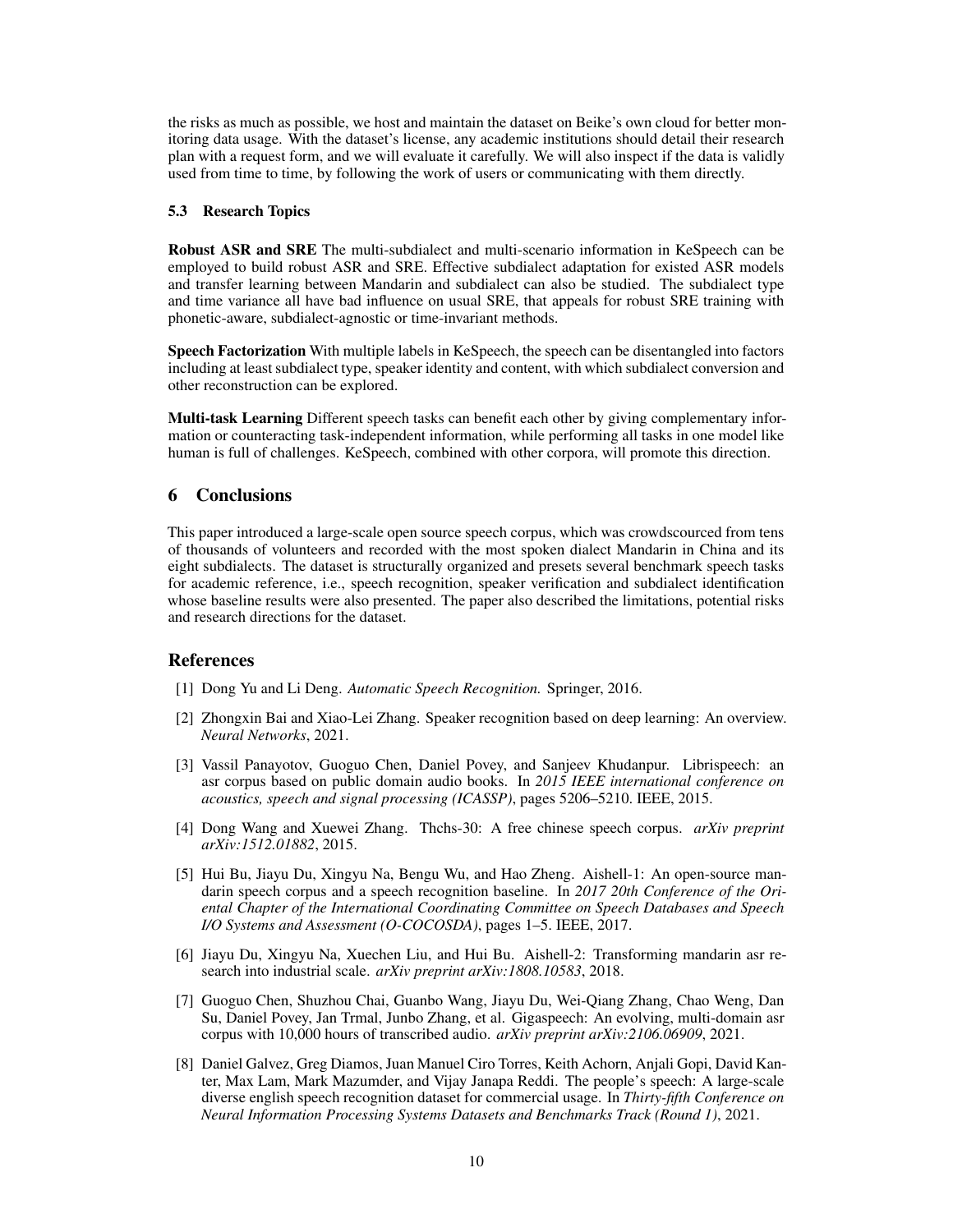- <span id="page-10-0"></span>[9] Arsha Nagrani, Joon Son Chung, and Andrew Zisserman. Voxceleb: a large-scale speaker identification dataset. *arXiv preprint arXiv:1706.08612*, 2017.
- <span id="page-10-1"></span>[10] Joon Son Chung, Arsha Nagrani, and Andrew Zisserman. Voxceleb2: Deep speaker recognition. *arXiv preprint arXiv:1806.05622*, 2018.
- <span id="page-10-2"></span>[11] Yue Fan, JW Kang, LT Li, KC Li, HL Chen, ST Cheng, PY Zhang, ZY Zhou, YQ Cai, and Dong Wang. Cn-celeb: a challenging chinese speaker recognition dataset. In *ICASSP 2020- 2020 IEEE International Conference on Acoustics, Speech and Signal Processing (ICASSP)*, pages 7604–7608. IEEE, 2020.
- <span id="page-10-3"></span>[12] Yi Liu, Pascale Fung, Yongsheng Yang, Christopher Cieri, Shudong Huang, and David Graff. Hkust/mts: A very large scale mandarin telephone speech corpus. In *International Symposium on Chinese Spoken Language Processing*, pages 724–735. Springer, 2006.
- <span id="page-10-4"></span>[13] Tingwei Guo, Cheng Wen, Dongwei Jiang, Ne Luo, Ruixiong Zhang, Shuaijiang Zhao, Wubo Li, Cheng Gong, Wei Zou, Kun Han, et al. Didispeech: A large scale mandarin speech corpus. In *ICASSP 2021-2021 IEEE International Conference on Acoustics, Speech and Signal Processing (ICASSP)*, pages 6968–6972. IEEE, 2021.
- <span id="page-10-5"></span>[14] Chinese Academy of Social Sciences and City University of Hong Kong. *Language Atlas of China*. The Commercial Press, 2012.
- <span id="page-10-6"></span>[15] Jeffrey Weng. What is mandarin? the social project of language standardization in early republican china. *The Journal of Asian Studies*, 77(3):611–633, 2018.
- <span id="page-10-7"></span>[16] Daniel Povey, Arnab Ghoshal, Gilles Boulianne, Lukas Burget, Ondrej Glembek, Nagendra Goel, Mirko Hannemann, Petr Motlicek, Yanmin Qian, Petr Schwarz, et al. The kaldi speech recognition toolkit. In *IEEE 2011 workshop on automatic speech recognition and understanding*, number CONF. IEEE Signal Processing Society, 2011.
- <span id="page-10-8"></span>[17] Liang Xu, Hai Hu, Xuanwei Zhang, Lu Li, Chenjie Cao, Yudong Li, Yechen Xu, Kai Sun, Dian Yu, Cong Yu, Yin Tian, Qianqian Dong, Weitang Liu, Bo Shi, Yiming Cui, Junyi Li, Jun Zeng, Rongzhao Wang, Weijian Xie, Yanting Li, Yina Patterson, Zuoyu Tian, Yiwen Zhang, He Zhou, Shaoweihua Liu, Zhe Zhao, Qipeng Zhao, Cong Yue, Xinrui Zhang, Zhengliang Yang, Kyle Richardson, and Zhenzhong Lan. CLUE: A Chinese language understanding evaluation benchmark. In *Proceedings of the 28th International Conference on Computational Linguistics*, pages 4762–4772, Barcelona, Spain (Online), December 2020. International Committee on Computational Linguistics.
- <span id="page-10-9"></span>[18] Seyed Omid Sadjadi, Timothee Kheyrkhah, Audrey Tong, Craig S Greenberg, Douglas A Reynolds, Elliot Singer, Lisa P Mason, Jaime Hernandez-Cordero, et al. The 2017 nist language recognition evaluation. In *Odyssey*, pages 82–89, 2018.
- <span id="page-10-10"></span>[19] Laurens Van der Maaten and Geoffrey Hinton. Visualizing data using t-sne. *Journal of machine learning research*, 9(11), 2008.
- <span id="page-10-11"></span>[20] Shengkui Zhao, Hao Wang, Trung Hieu Nguyen, and Bin Ma. Towards natural and controllable cross-lingual voice conversion based on neural tts model and phonetic posteriorgram. In *ICASSP 2021-2021 IEEE International Conference on Acoustics, Speech and Signal Processing (ICASSP)*, pages 5969–5973. IEEE, 2021.

# Checklist

1. For all authors...

- (a) Do the main claims made in the abstract and introduction accurately reflect the paper's contributions and scope? [Yes]
- (b) Did you describe the limitations of your work? [Yes] See Section [5.1.](#page-8-2)
- (c) Did you discuss any potential negative societal impacts of your work? [Yes] See Section [5.2.](#page-8-3)